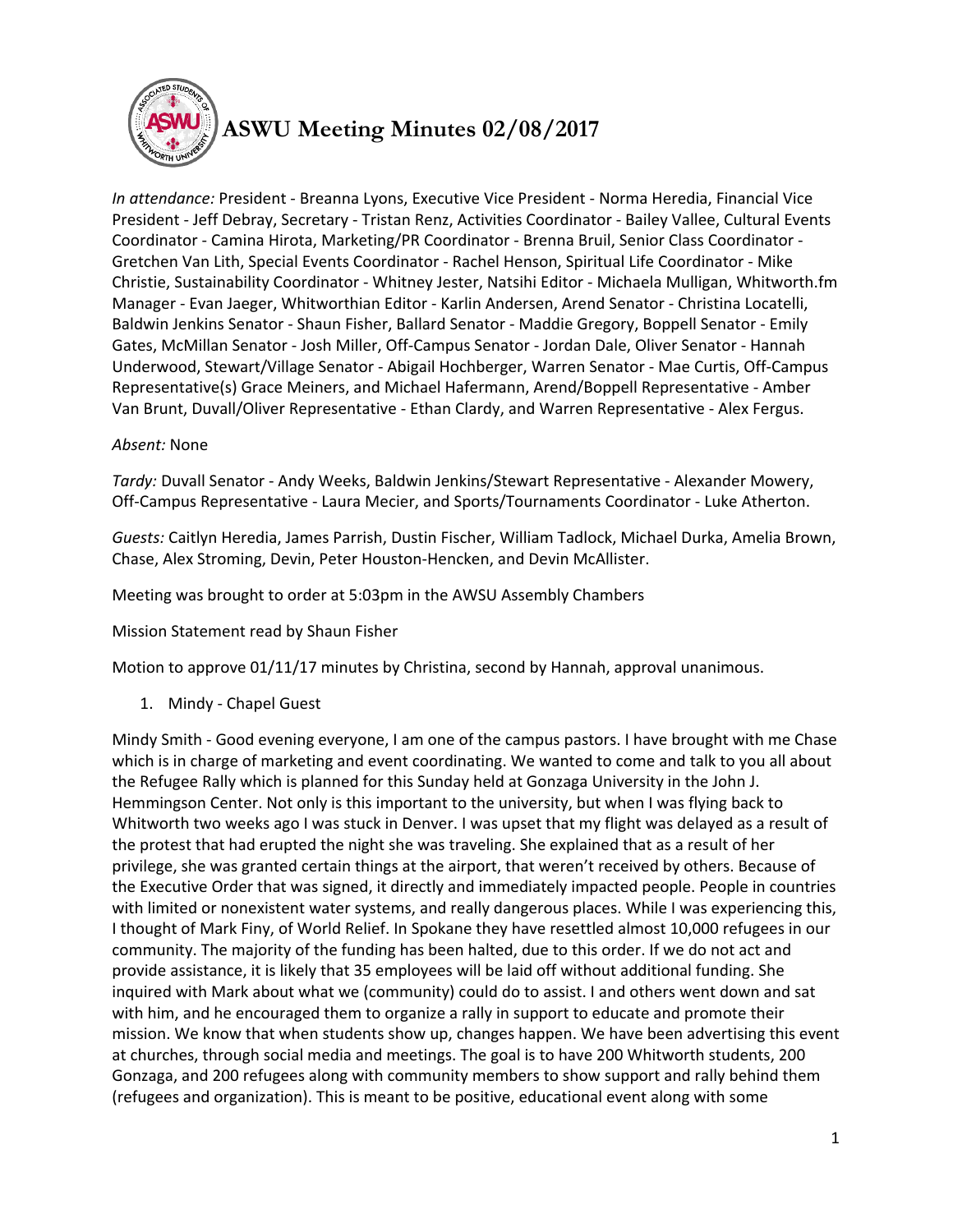entertainment. We will be celebrating the diversity. We have heard refugees are very scared resettling here recently. This will be an all faith event. I would ask you in these current times, what is moving you? There is minority groups which are fearful and we will rally around these individuals. 2pm on Sunday. This entire event is funded by supporters.

Chase - The biggest push is for advertisement. Please direct students and those interested to our Facebook event page, both for the event and carpool. There will also be a video-taped interview by Beck Taylor, which will be shared tomorrow. Please share it all over. This will be incredible; the mobilization has been moving. Questions?

Camina - Lacy Nguyen is organizing an event tomorrow to make posters in solidarity from 5-7pm in the HUB MPR.

Shaun - How political is this event going to be?

Mindy - This is a gathering in solidarity. This isn't an anti-trump rally, and not meant to be political. We are trying to get people to show support financially, because of the funding cease and educate individuals on the issues that surround the refugee community.

Shaun - Are you worried about non-supporters showing up, and other protests starting around the event?

Mindy - No. This hasn't come into our radar. The overall response has been overall positive thus far.

Chase - We are partnering with other groups including the Center for Global Engagement at Gonzaga University, and World Relief. All the presidents have agreed to speak at this event.

Mike - If there is backlash, remind them that humanity  $\geq$  ideology. This is a human issue, not political.

Dayna - If students are against this, please bring them so they can educate themselves on the issues at hand.

Mindy - It's meant to be education, so they will learn every angle of this issue. To equip students with the knowledge needed to develop their understanding.

Chase - Refugees will also share their stories, which will be extremely powerful.

Mindy - Once you hear them speak about their lifestyle before, and their incredible gratefulness of the opportunities they receive, you will be moved.

Norma - Will this be documented?

Chase - Yes, this will. It will be my job. We will put out a mix of videos and photos after the event.

Breanna - Thank you for your work and for sharing this event with us.

- 2. Club Updates
	- a. Jubilation

Devin - Jubilation is a dance ministry club. We offer many different types of dance styles. Our primary purpose is to teach worship and praise through dance movements.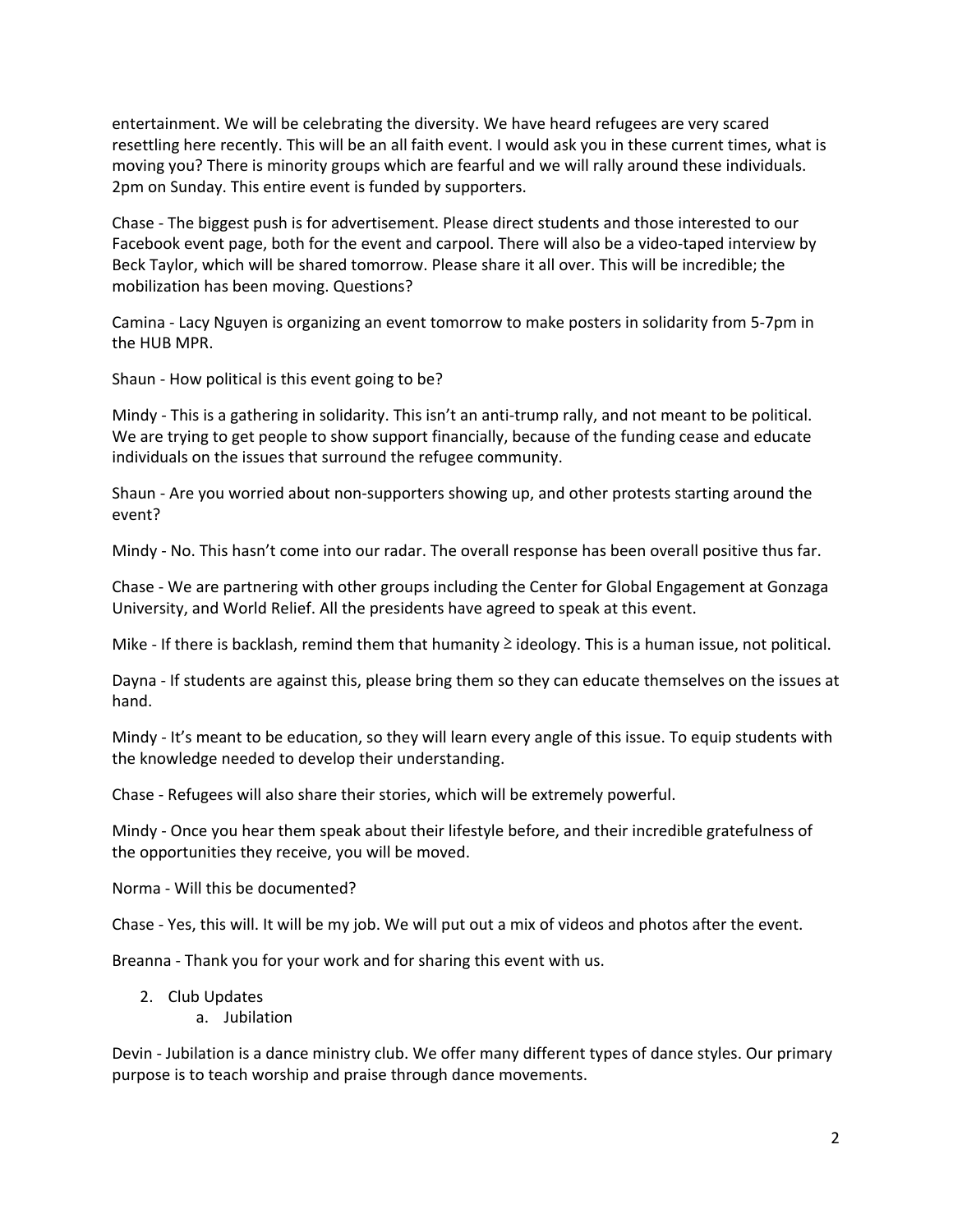Alex - We have dance practices event week. We are starting Spring Semester schedule, so posters will be going up soon with all the needed info. "So you think you can dance" event is coming up in mid-April, we use it as our main fundraiser. This is open to all students and it is all just for fun. Also, our Spring Showcase will be on May  $7<sup>th</sup>$ . This event is where all the jubilation classes will showcase their routines.

Shaun - What are the different styles you teach?

Devin - Tap, Hip Hop, Ballet, Spiritual Movement, and Contemporary Modern.

b. Athletic Training

Brandon - Good evening, I am the President of the Athletic Training Club. Our purpose is to bring awareness to the career field of athletic training. This year we have been focusing on the Master's' Program, which will be available within the next few years. We also work to enhance the different exposure to the field through volunteering and committee meetings. To start the semester, we have focused been bringing awareness to younger students. We will attend a district meeting in Tacoma next month. Around a dozen of us will be going. Any questions?

Breanna - I know of a friend who is coming to Spokane for an athletic training program, have you heard of it?

Brandon - We have not. We have attended and assisted before, but I haven't heard of anything this year thus far.

Breanna - I have been asked to give them a tour, I would like to have you guys join me on that, if you would be interested.

Abigail - How to get connected?

Brandon - We do a lot of advertising in the Fall, so we reach out to the majority of new students. Although we are well known, especially through the athletes, so students can get in contact with us that way.

Jeff - Senators can also direct any interested students to any club to the website for all information.

3. Job Descriptions

Breanna - We need to vote on job descriptions, although we were not able to hear from Karlin at last meeting with her thoughts on the Whitworthian Editor position.

Norma - Rachel made the changes to all job descriptions that have been discussed, and they are sitting on a table outside of Chambers.

Karlin - I am proposing a change with how the Whitworthian interacts with ASWU. This discussion started a couple years ago. This is not something that was decided overnight, and a lot of thought has gone into this proposal. Essentially, I would like to see my position no longer be defined as a coordinator anymore, moving more towards the president of the club, outside of ASWU. Essentially the things I am asking for are on the slideshow. My goal would be to move to editors and staff interviewed and hired by myself (current editor) and our advisor (or replacement). Changes to staff and other editors, job description updates and the related would go through these two individuals.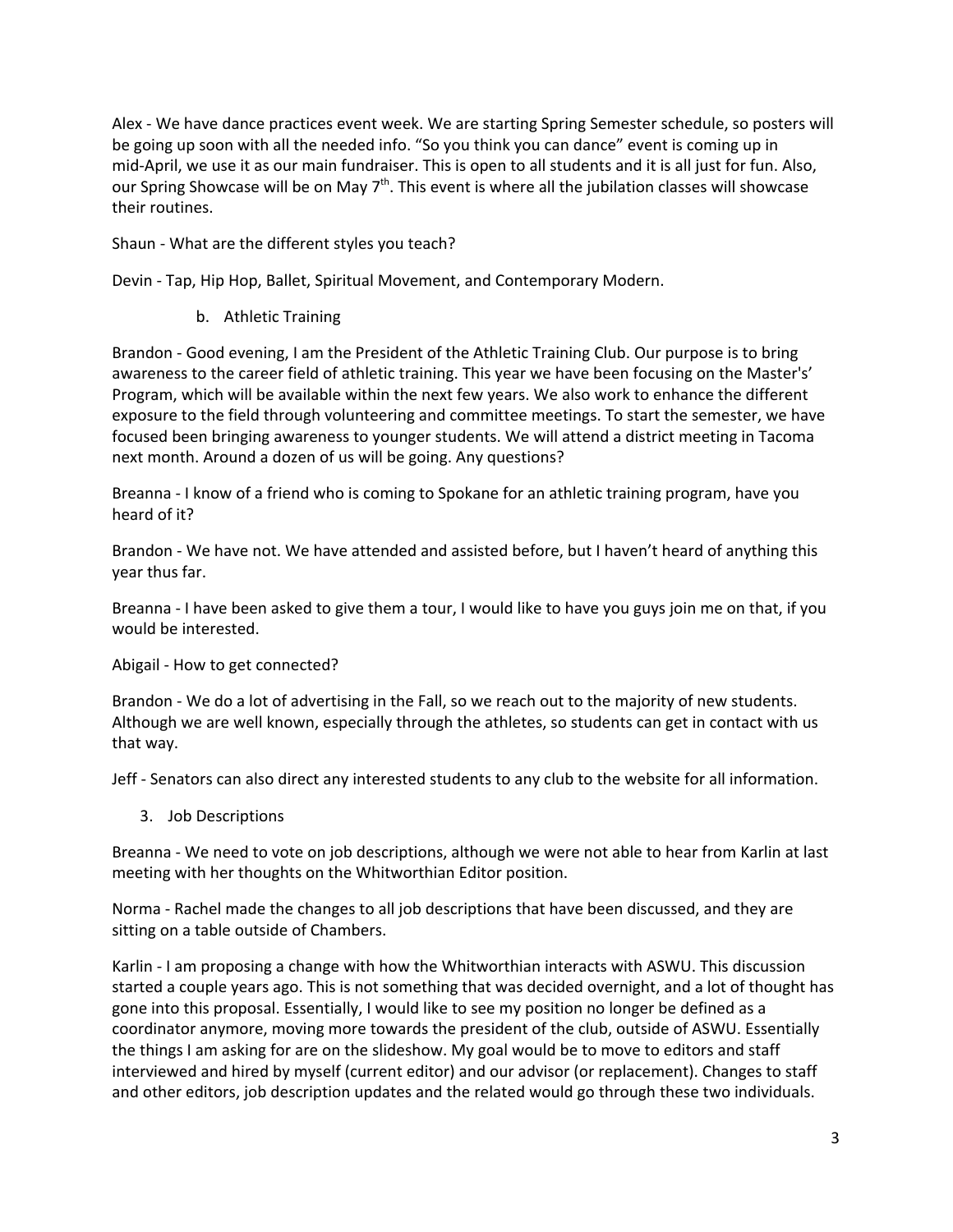The purpose for this the principle that it is very uncomfortable have the relationship like ours between the journalist and the government. I choose to distance myself this year, meaning I did not want to sit in on a committee. I also haven't attended any of the retreats; I didn't want to hear anything that the media should be reporting on to be the voice of the student body. I know of students, who have since graduated, that believe the Whitworthian was seen as the mouthpiece of ASWU. I don't think that's how we are seen now, or I would hope so. I also feel that removing ourselves, even if it is just the separation on paper, will make a difference in the perception. This is intended to protect you as well, as a mutual separation between the two sectors. As we know, the planned parenthood article cause controversy last semester. We are not a paper put out by ASWU, but an extension of the organization. Separated, and meant to protect. There was a time last Spring, where we were unsure of our obligation to report, especially during elections. Normally something happens during elections and the editor feels very conflicted. This would allow for a freedom of all student voices. This separation does not mean next year that we will not produce papers. In fact, we hope to increase our presence online. The Editor in Chief would still do things similar to the role I have done this year. We are funded by you, which is a very complex relationship. We will still have representative attend these meetings because I believe it is an important place to see what is going on, and receive information I reached out to other universities to see what they are currently doing and what their relationship looks like; Gonzaga is run separate, in fact they are funded for through student life. PLU is the same. Whitman is more tied closely together. Some responses even stated that it was odd that the media is so close with the government.

Jordan - Why do you see the need to separate the Whitworthian, as opposed to the other media organizations?

Karlin - I believe the yearbook gives a very different feel that covers the student life, but focuses on creating memories. Meaning that it does not cover the University as it happens, in real time. Whitworth.fm (radio) is very student run, there is not an editorial board. Students want to do shows and create thoughts. I am speaking just for the Whitworthian and just my opinion.

Michaela - I agree with most of what you said. I understand the need to be separate, so that you can report objectively. It would be confusing for some of the media to be separate and some not. I'm wondering how this separation would be done though as it is ASWU funded?

Karlin - Clubs are getting funding but aren't necessarily ran by ASWU.

Breanna - Funding would be my worry. What would the structure look like?

Karlin - ASWU would still fund it (Whitworthian), but we would have different relations. We would propose a budget at the end of the year, along with everyone else.

Chase - In the hiring process, the EVP and the Dean of Student Life would no longer be part to the hiring process?

Karlin - Yes

Chase - In the budget approval process, would it be a line by line itemization or a general budget (like clubs) approval?

Karlin - I did not know that clubs purposed an overall budget, that was not itemized. I would propose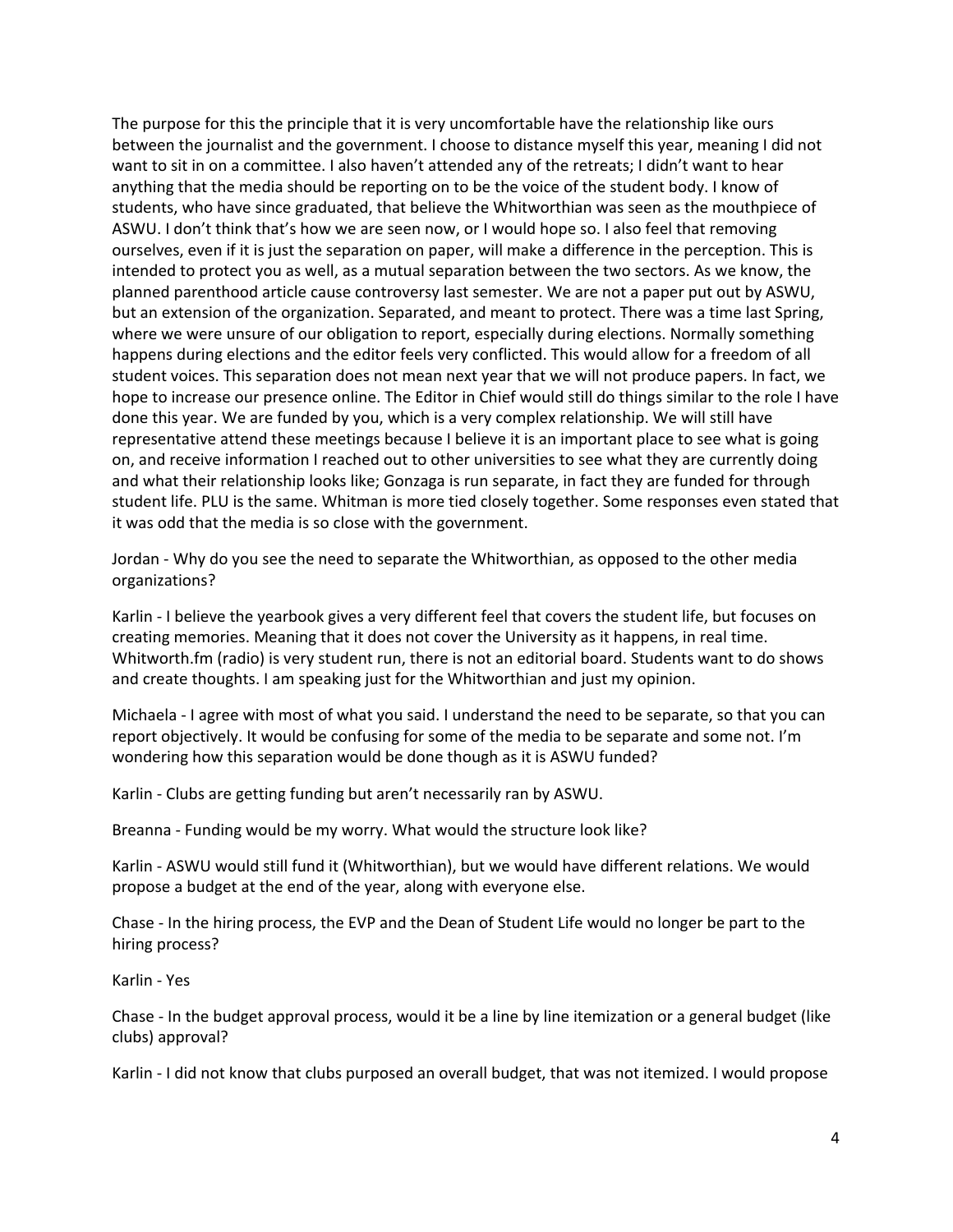a categorized budget.

Chase - Getting to the root of the problem, I think it's hard to give money and hold accountable the paper, if there is no oversight by ASWU. The use of funding worries me.

Karlin - There would have to be trust.

Breanna - I think this is very incredibly complicated. Where do you see conflict of interest if we are still funding it?

Karlin - I think the separation would just break the tie. I see this in a two step process, first would be to separate from government, and then second we can separate monetarily further down the line. I think that you in trust in the leadership for the use of funds. We would come and do an update similar to clubs. There would have to be a level of trust, which the gravity of this would be incredible.

Evan - I am confused with the relationship. You are free to report on everything already anyways, right? The Whitworthian is not going to report on anymore information by being separate. Why the shift, besides the matter of principle?

Karlin - Yes it's principle. As far as this year, I haven't served on ASWU Committees. I don't have a wealth of information because I have stepped back from this involvement. Mainly the separation would just be on paper. The Student Handbook states the Whitworthian is "owned and operated by ASWU".

Bailey - It seems like the real issue isn't just the information on paper. Even if you are separate, money talks and if we are still funding the paper it will still look like you're in our pockets. I don't think that you should be required to participate in certain meetings and committees. Not every committee is confidential although, there are many different roles someone in your position could play. Looking at the requirements of your job description and your responsibilities, and the changes that could be made is something we could look into. On paper, it will always look like we're connected.

Whit - Do you know how much you would be asking for with the budget for next year?

Karlin - No, I have not done the budget yet. I know we have 7 paid editors, which has raised with the minimum wage increase. The cost of salaries, and printing are the biggest expenditures. The other large expense is our website.

Whit - My concern, with making it a club, is that club members would be getting paid. Other club members produce products (like the Whitworthian), but do not get paid. If you remove yourself from ASWU, it raises the conflict.

Karlin - It's a class as well, so there are many different ways that the Whitworthian could be described.

Dayna - This conversation has come and gone in the last 48 years. ASWU has allowed the media to be both connected and separate. There has been time where media feels it needs to be apart of us, so they can better be involved and report on the insider scoop. The other phase is that they want to an outsider, so they can report from that side. There isn't a good or a bad. It depends on what's going on in the culture. Their job (media) is to comment on the job that we (government) do. It comes down to if the media can better comment on the story, by being apart of the inside or outside. This has happened numerous times.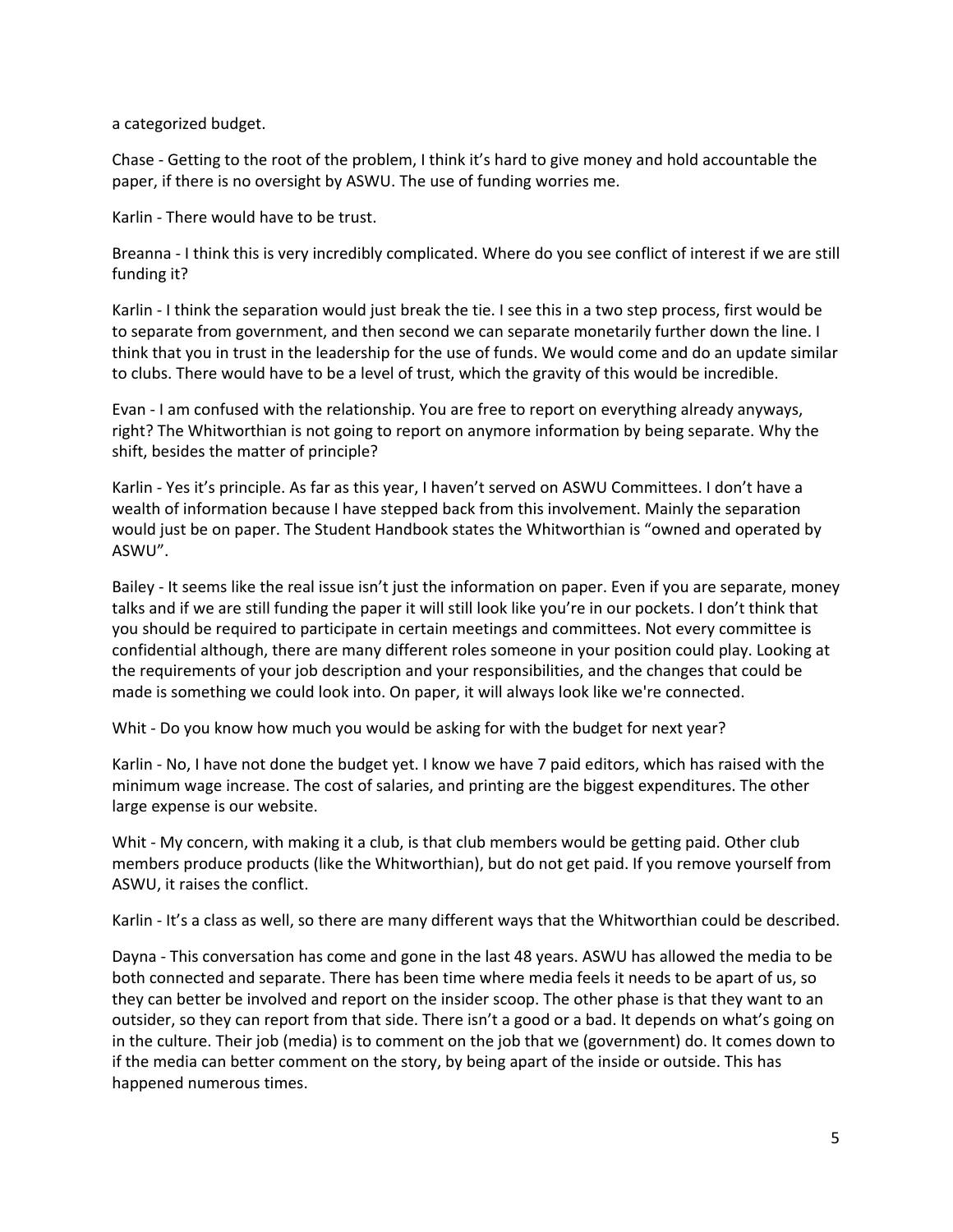Karlin - Part of what we do, is give the students who serve as editors practical training for the real world, which is separation between the media and government.

Dayna - They are connected in the real world. It's a matter of perspective. There is not a better or worse way to view this.

Breanna - We are running out of time. Thank you for all of your comments. If Senators and Reps have any input, since you will be the ones voting, please voice it now.

Alex M - There is so many things on the table right now, can we do a straw poll vote?

Breanna - I think it would be easiest to change the requirements and job description.

Jeff - One change is the hiring process as well.

Breanna - Is that something that the assembly votes on, or constitutional amendment?

Dayna - No. There is nothing stated on who hires the positions, it has always been a spoken rule. Out of curiosity, do you have an advisor for next year?

Karlin - No, there is not an advisor yet. The Journalism Department guarantees that we have an advisor, though.

Breanna - Voting will be done through email tonight.

Karlin - If you have any more questions, please email me and I will be happy to answer them.

Whit - I was not here when the job descriptions were discussed.

Rachel - It can still be changed.

Breanna - We need to vote on all the updated job description excluding the Sustainability Coordinator position and the Whitworthian Editor.

Motion to approve all job description (excluding Sustainability Coordinator and Whitworthian Editor) by Breanna, second by Christina, approval unanimous.

- 4. Announcements
	- a. FVP

Jeff - Over Jan Term we had two requisitions to fix the pool table in Duvall and additional funding for the Computer Science club. Unallocated is currently at \$4,058.38 and Capital \$13,927.14. I would encourage all dorm communities to see what improvements you can make to the community, and fill out a requisition for funds. There is also an opportunity to attend a leadership forum in the beginning of March in Olympia. Basically you would be put in small groups and throughout the weekend you would hear from different speakers. At the end, there is the Governor's Prayer Breakfast. Anyone interested in attending? There will be an interest meeting in Lied Square this Friday at 3pm for all interested to obtain additional information.

b. EVP

Norma - Timecards are due shortly, please make sure to fill them out. I have already sent out the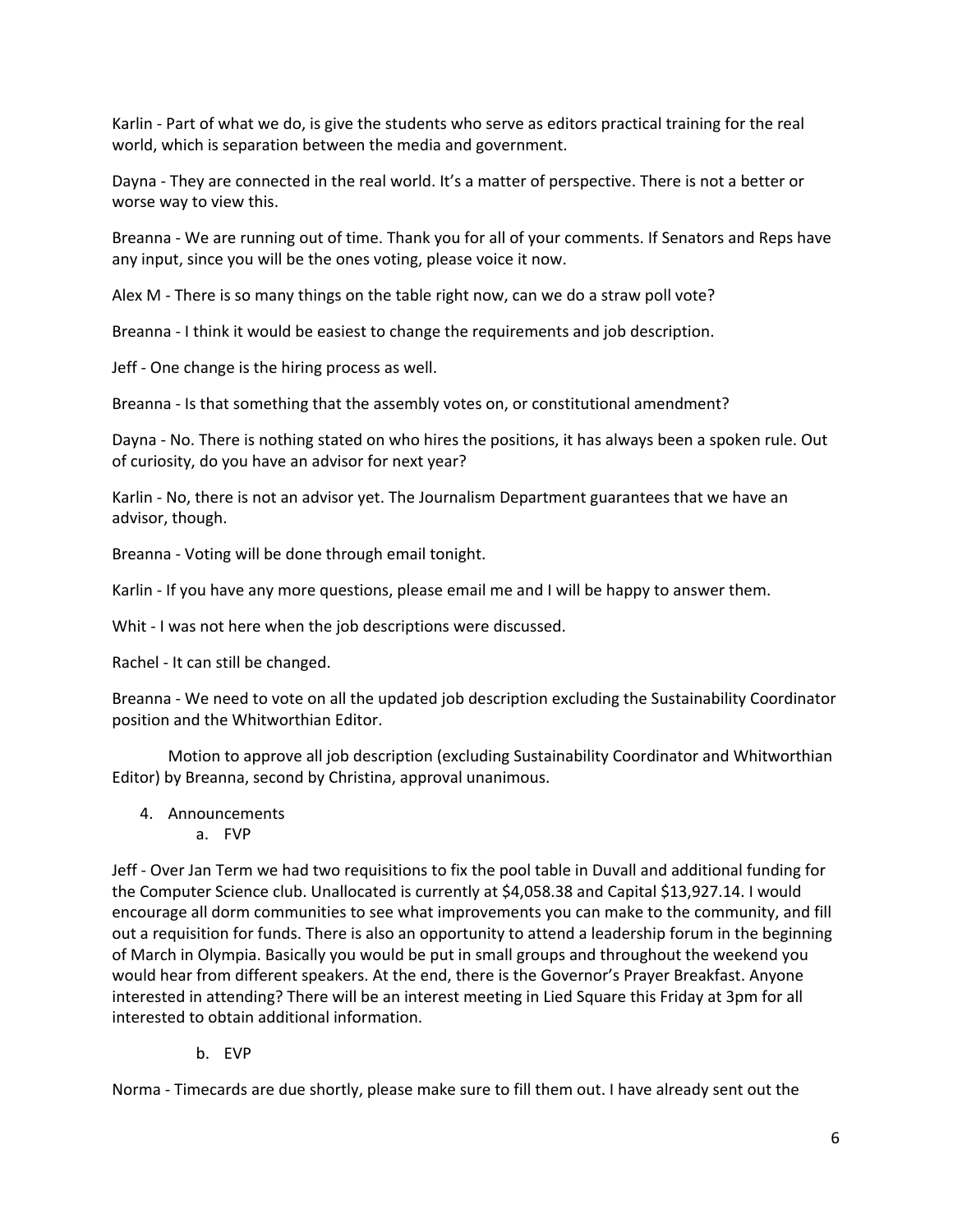timeline for elections. Interest meeting for candidates for leadership will be at 9pm. We are hoping that will be okay with night classes, and if people can not attend, we will work that out on an individual basis. Applications open on the 15<sup>th</sup>. Giving the candidates a month to decide, and enough time to encourage to run. Please put this information in your newsletters, where the applications will be online. I am working with Tim to coordinate the Executive Position Candidates Primetimes with the RD's. Coordinator positions are hired, before elections. Reason we are opening application early is so they have enough time to complete them. We want to recruit students to submit applications, who have decided ASWU is their first option. Job descriptions on table are the updated ones.

c. President

Breanna - Spring fest was on the agenda, but since we are running short on time, we will talk about this next week. Constituency Report will need to be started tonight. 40% responses of your community is the goal. Electronic survey will be sent out.

Norma - Use your BOB's to help you (Senators) collect data. Great opportunity to reconnect.

Breanna - Leadership fair is next Wednesday, February 15<sup>th</sup> in Lied Square from 11am-1pm. We will talk more about this at GE. Electronic surveys will be sent tonight to senators.

5. Reports and Vibes

Hannah - Talking to residents in Oliver, many of them are simply confused and don't follow current events. They are stressed out by everything and do not care to really know. Students who do follow the news, feel okay to share their opinion. The ones I asked did not feel hostile to speak on campus. Many don't want to take the energy to engage. Rather focus on other things.

Alex M - Mood around BJ is that freshmen are all in this together. We talked a little while ago about get away spaces. We created a get away room downstairs, to get away. We will keep trying to improve that space. We will see on how that goes, and we can talk further on how this idea can be applied to other dorms

Norma - Kudos to you Alex, great job.

Abigail - Many students feel uninformed or apathetic. Ones who have an opinion are not scared to speak out. They are worried to trust the news they read. Not sure where to turn to get truthful news, because of the fake sources. Many don't want to hear it anymore, and have learned to just accept it.

Jordan - A lot of the same for Off-Campus. We are becoming a more diversified campus, although for a lot of students on campus, it doesn't affect them. People who are passionate about the issues and are against it, are openly speaking out and others don't care.

Maddie - Many are not educated, and if they are, most of the information is coming from Facebook and other sources. Whitworth is isolated at times, so they just don't have the information. Most students are concerned about the budget problem as well or even more, so we should address that.

Christina - I talked with one RA, and the general consensus was a lot of people are not really affected. They can't have an opinion, feeling like they can't speak out, because everyone deals with things differently. She suggested to have someone come on campus and present information on what it means to be white privileged and what that means in the world. Not meaning to be negative, but more to understand how we can use that to create change. More education on the subject and how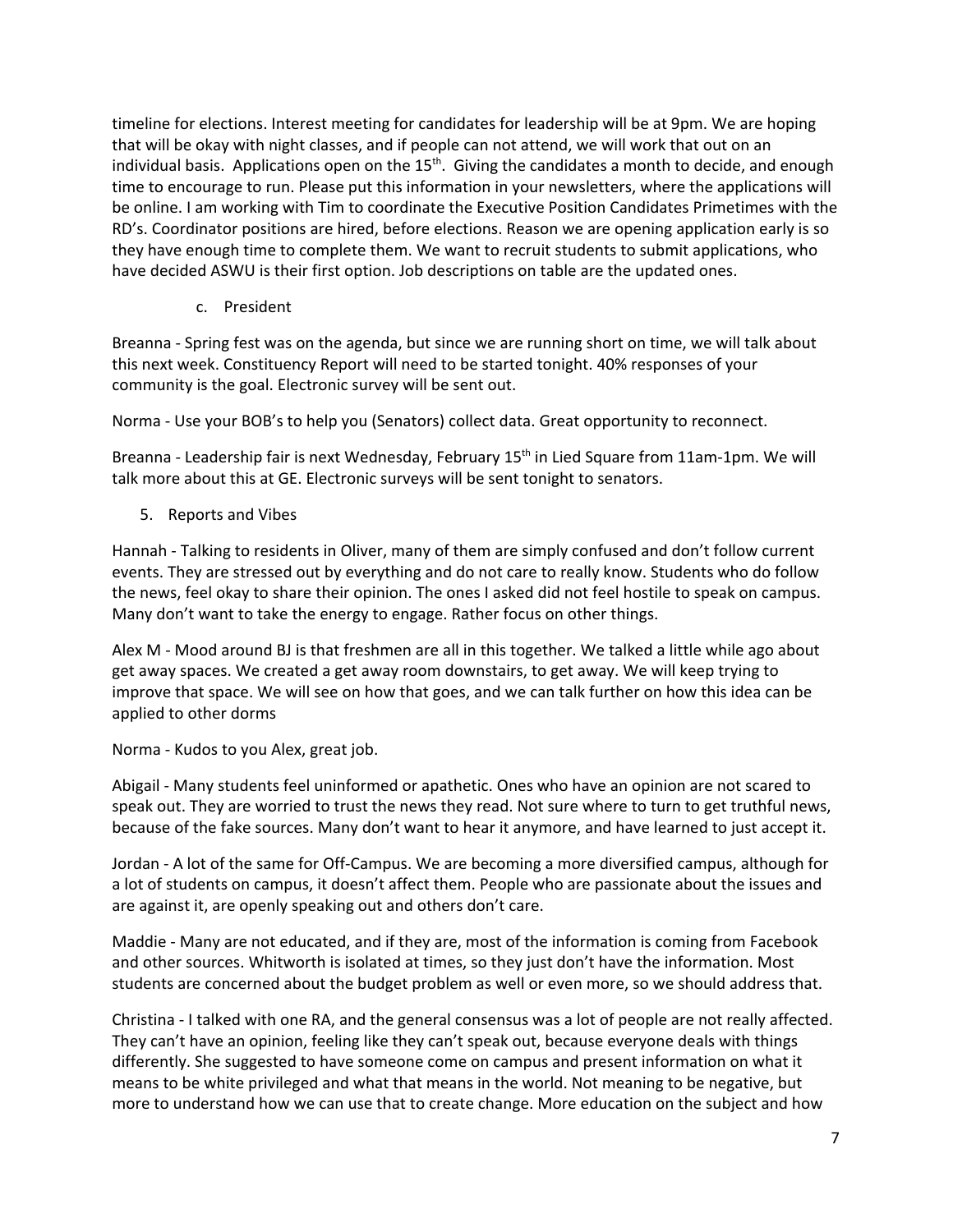we can develop our own opinions. Also tonight there is an event at 7pm, in the Music Building by Johann Buis who is talking about Nelson Mandela and how you can have the strength to sing while in Prison. Really amazing guy, really encourage you to go.

Dustin - Student at large. I am actually a student who attending the Budget Committee Meetings, and I am concerned. World languages are being cut, in particular the German and French departments. I wanted to bring this to your attention. Students are not happy about this.

Breanna - Thank you for coming. I spoke with Beck today about this. Beck noticed that you are there. He explained they wouldn't cut any programs for some time. These programs are on a watch list, but nothing will be cut in 2-3 years. Not as many students are in these programs, and their focus is to better support and build program. This conversation changes when students speak up, so continue to do so.

Evan - The budget reallocation has been a well thought out process. No matter what, all programs if cut, would be taught out for all current students. This wouldn't be a fast process.

Brenna - Hearing the senators talk about students being uneducated, I think it's important to know, what type of events your residents want?

Bailey - We need to hear ASAP so we can plan these events.

Brenna - We are meaning, would they like to see movies, open conversations, speeches, etc.?

Christina - I think they would like to see two different sides, and have speakers on both sides of the issues. Talk about the different views and start to create conversation. Break the ice on the controversy.

Andy - In Duvall, the events that have got the most participation have been speakers (well known professors).

Maddie - Events are great, I think it would be beneficial to put out a list of reliable sources.

Mike - Just because one disagrees with a news source, doesn't mean it's not reliable. Maybe we could hold an event on that. The event I did last month (Jesus and Donald Trump) was 90% Trump fans, which is a muted group on campus right now. These 2 conversations on campus need to be brought together.

Josh - I like Mike idea, but I think a less talkative event would be better. We should inform on current legislative going through currently, so students can stay informed.

Bailey - As far as events, would it be better to do more of a traveling prime time? Would it be more accessible or appealing if it's in the dorms and part of the conversation? Instead of students pursuing the event on campus, we would go to them.

Christina - I feel like that would be a long process.

Bailey - I'm not worried about time. It could even be a week long event.

Emily - Some people don't like primetimes, so there is also that.

Bailey - We could hold primetimes throughout the week, and at the end hold one big event on